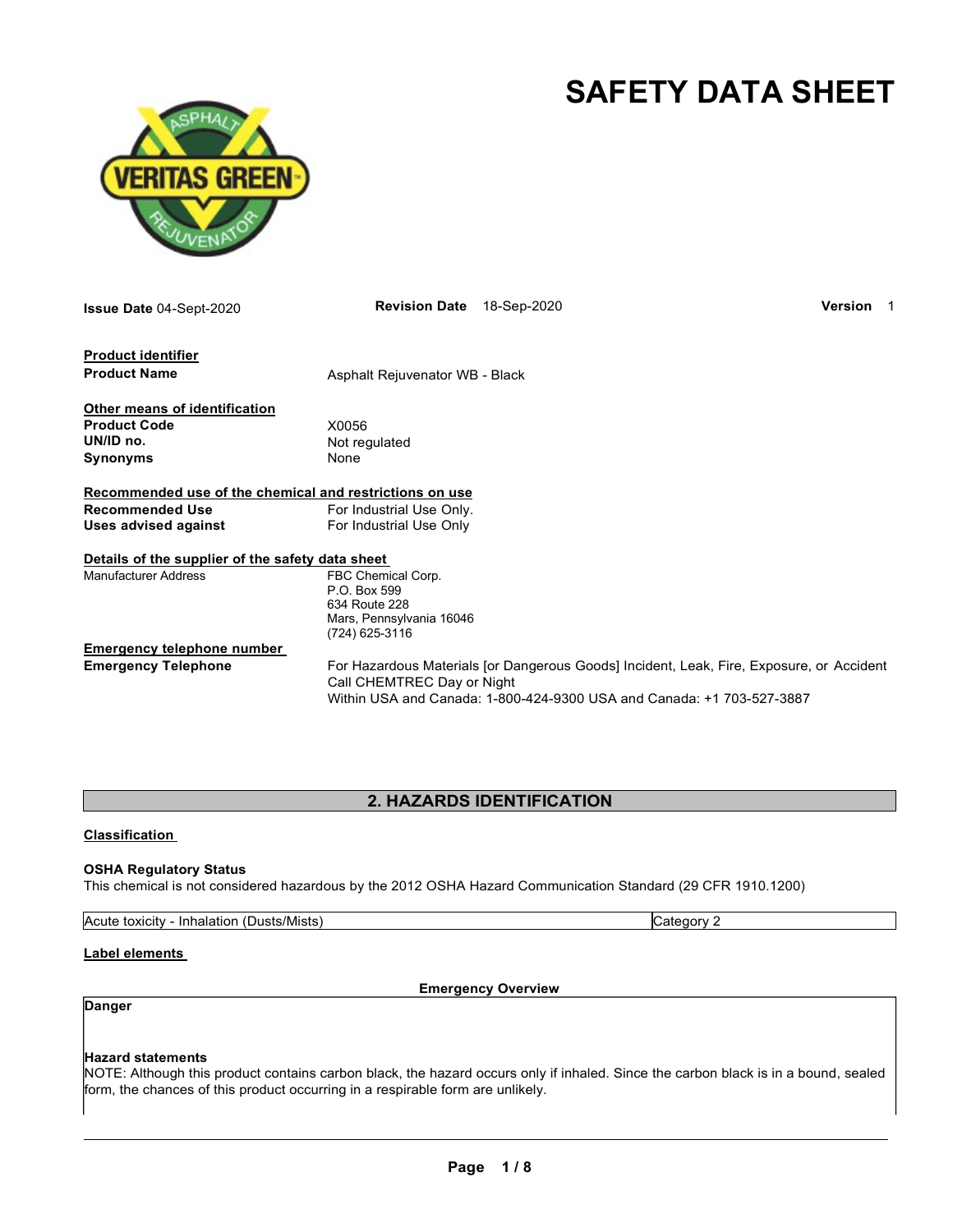#### **Precautionary Statements - Storage**

Store in a well-ventilated place. Keep container tightly closed Store locked up

#### **Precautionary Statements - Disposal**

Dispose of contents/container to an approved waste disposal plant

#### **Hazards not otherwise classified (HNOC)**

Not applicable

## **Other Information**

• May be harmful if swallowed

• May be harmful in contact with skin<br>Unknown acute toxicity

35% of the mixture consists of ingredient(s) of unknown toxicity

# **3. COMPOSITION/INFORMATION ON INGREDIENTS**

#### **Substance**

| <b>Chemical Name</b>             | <b>CAS No.</b> | Weight-%  | <b>Trade Secret</b> |
|----------------------------------|----------------|-----------|---------------------|
| <b>Modified Polymer Emulsion</b> | Proprietary    | 20 - 45%  |                     |
| Polvol Ester                     | Proprietary    | $0 - 10%$ |                     |
| Carbon Black (non-carcinogenic)  | 1333-86-4      | 0 - 10%   |                     |

#### **4. FIRST AID MEASURES**

#### **Description of first aid measures**

| Rinse thoroughly with plenty of water for at least 15 minutes, lifting lower and upper eyelids.<br>Consult a physician. |  |  |
|-------------------------------------------------------------------------------------------------------------------------|--|--|
| Wash skin with soap and water.                                                                                          |  |  |
| Remove to fresh air.                                                                                                    |  |  |
| Clean mouth with water and drink afterwards plenty of water.                                                            |  |  |
| Most important symptoms and effects, both acute and delayed                                                             |  |  |
| For Industrial Use Only.                                                                                                |  |  |
| Indication of any immediate medical attention and special treatment needed                                              |  |  |
|                                                                                                                         |  |  |

**Note to physicians** Treat symptomatically.

#### **5. FIRE-FIGHTING MEASURES**

#### **Suitable extinguishing media**

Use extinguishing measures that are appropriate to local circumstances and the surrounding environment.

**Unsuitable extinguishing media** Caution: Use of water spray when fighting fire may be inefficient.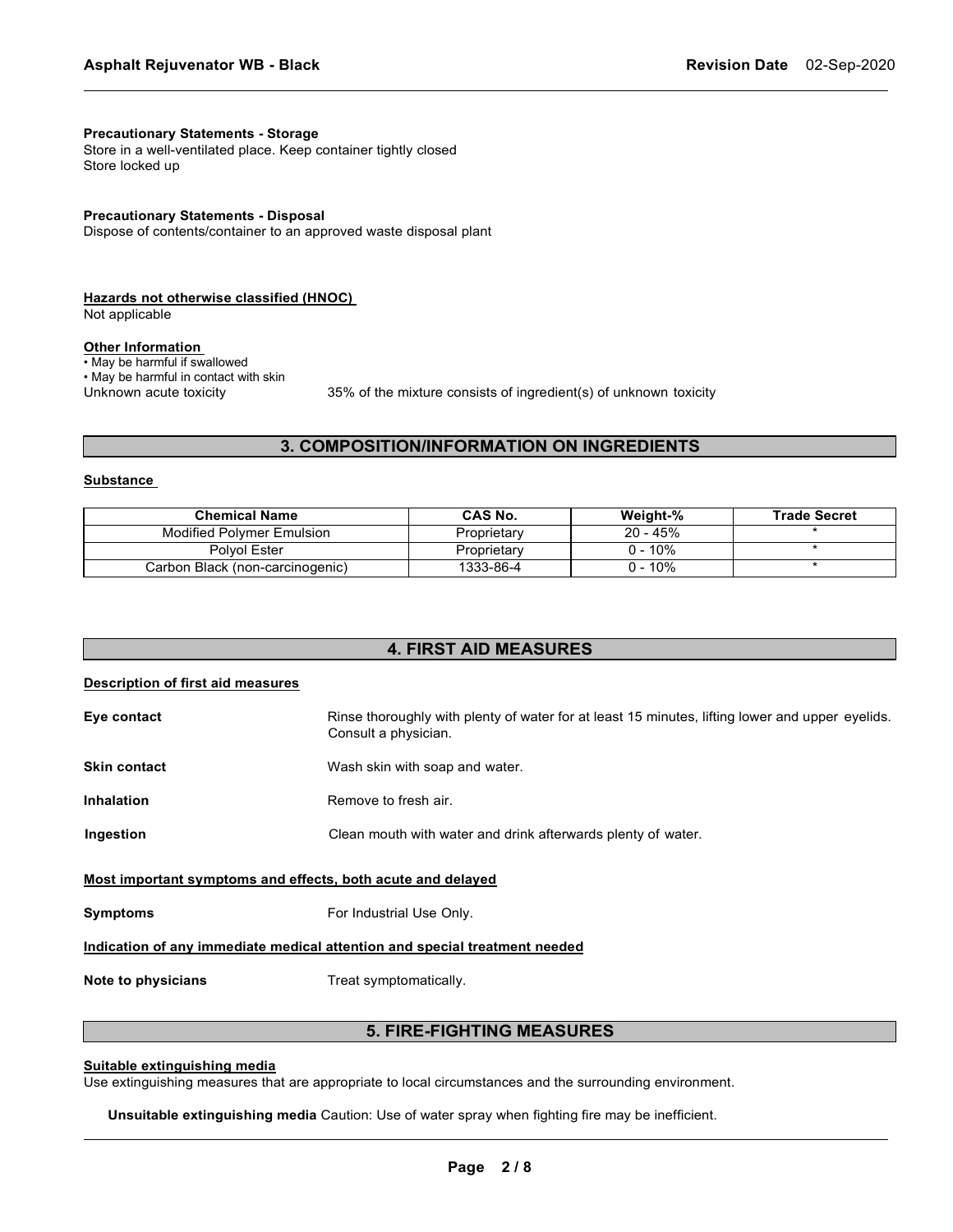### **Specific hazards arising from the chemical**

For Industrial Use Only.

**Explosion data Sensitivity to Mechanical Impact** None. **Sensitivity to Static Discharge** None.

#### **Protective equipment and precautions for firefighters**

As in any fire, wear self-contained breathing apparatus pressure-demand, MSHA/NIOSH (approved or equivalent) and full protective gear.

# **6. ACCIDENTAL RELEASE MEASURES**

#### **Personal precautions, protective equipment and emergency procedures**

| <b>Personal precautions</b>                          | Ensure adequate ventilation, especially in confined areas.                                                                                                                   |  |  |
|------------------------------------------------------|------------------------------------------------------------------------------------------------------------------------------------------------------------------------------|--|--|
| <b>Environmental precautions</b>                     |                                                                                                                                                                              |  |  |
| <b>Environmental precautions</b>                     | See Section 12 for additional ecological information.                                                                                                                        |  |  |
| Methods and material for containment and cleaning up |                                                                                                                                                                              |  |  |
| <b>Methods for containment</b>                       | Prevent further leakage or spillage if safe to do so.                                                                                                                        |  |  |
| Methods for cleaning up                              | Pick up the absorbed material (described just above) and transfer to properly labeled<br>containers for disposal according to local / national regulations (see Section 13). |  |  |

# **7. HANDLING AND STORAGE**

| Precautions for safe handling                                |                                                                          |  |  |
|--------------------------------------------------------------|--------------------------------------------------------------------------|--|--|
| Advice on safe handling                                      | Handle in accordance with good industrial hygiene and safety practice.   |  |  |
| Conditions for safe storage, including any incompatibilities |                                                                          |  |  |
| <b>Storage Conditions</b>                                    | Keep containers tightly closed in a dry, cool and well-ventilated place. |  |  |
| Incompatible materials                                       | None known based on information supplied.                                |  |  |
|                                                              |                                                                          |  |  |

# **8. EXPOSURE CONTROLS/PERSONAL PROTECTION**

#### **Control parameters**

**Exposure Guidelines** This product, as supplied, does not contain any hazardous materials with occupational exposure limits established by the region-specific regulatory bodies.

| <b>Chemical Name</b>                         | <b>ACGIH TLV</b>                                        | <b>OSHA PEL</b>                                                  | <b>NIOSH IDLH</b>                                                                                                                                                            |
|----------------------------------------------|---------------------------------------------------------|------------------------------------------------------------------|------------------------------------------------------------------------------------------------------------------------------------------------------------------------------|
| Carbon Black (non-carcinogenic)<br>1333-86-4 | TWA: $3 \text{ mg/m}^3$ inhalable<br>particulate matter | TWA: $3.5 \text{ mg/m}^3$<br>(vacated) TWA: $3.5 \text{ mg/m}^3$ | IDLH: 1750 mg/m <sup>3</sup><br>TWA: $3.5 \text{ mg/m}^3$<br>TWA: $0.1 \,\mathrm{mq/m^3}$ Carbon black in $\parallel$<br>presence of Polycyclic aromatic<br>hydrocarbons PAH |

#### **Appropriate engineering controls**

| <b>Engineering Controls</b> | <b>Showers</b> |
|-----------------------------|----------------|
|                             | Evewash        |

Eyewash stations Ventilation systems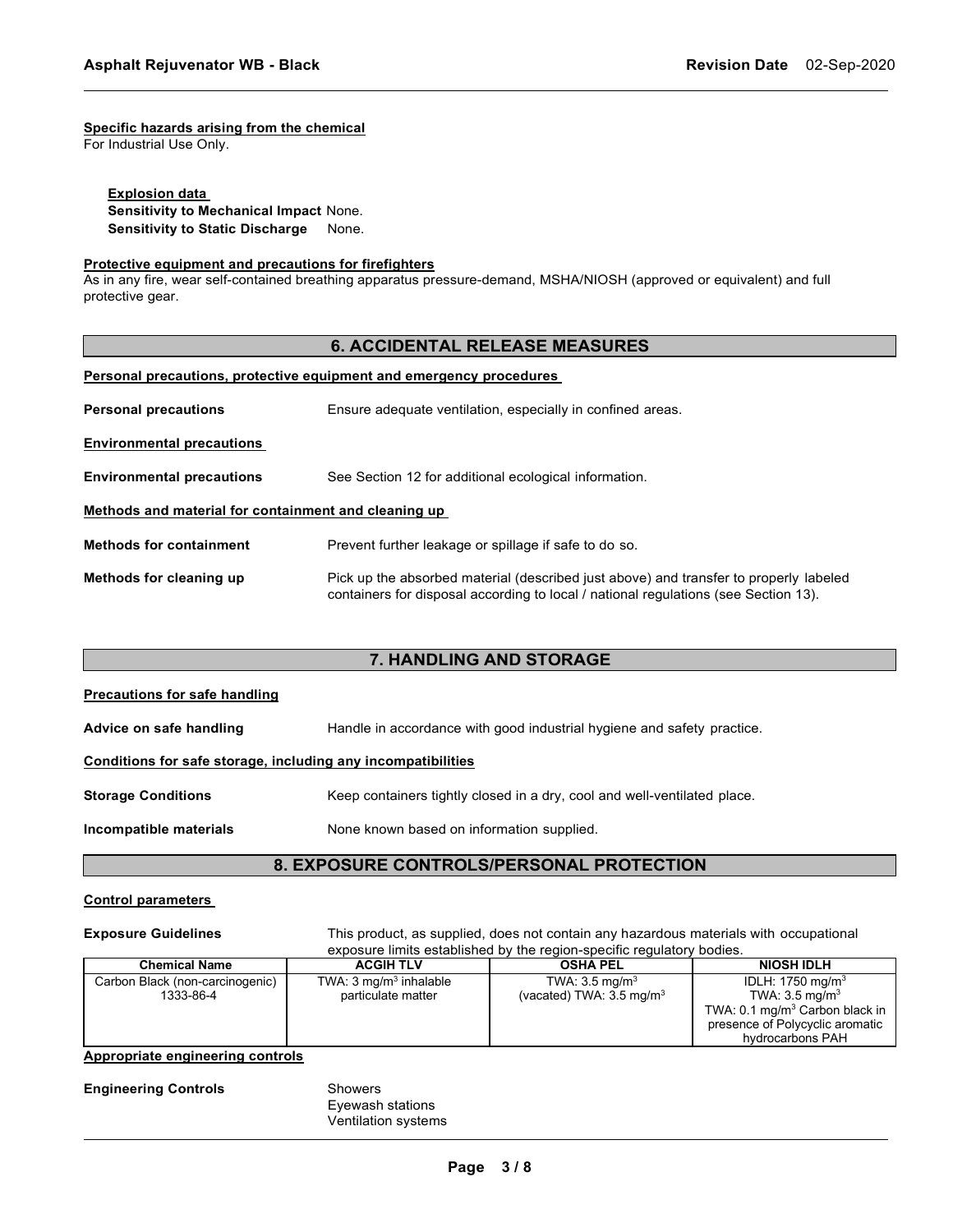### **Individual protection measures, such as personal protective equipment**

| Eye/face protection                   | No special technical protective measures are necessary.                                                                       |
|---------------------------------------|-------------------------------------------------------------------------------------------------------------------------------|
| Skin and body protection              | No special technical protective measures are necessary.                                                                       |
| <b>Respiratory protection</b>         | If exposure limits are exceeded or irritation is experienced, a NIOSH/MSHA approved<br>respiratory protection should be worn. |
| <b>General Hygiene Considerations</b> | Handle in accordance with good industrial hygiene and safety practice.                                                        |

# **9. PHYSICAL AND CHEMICAL PROPERTIES**

# **Information on basic physical and chemical properties**

| <b>Physical state</b><br>Appearance<br>Color           | Liquid<br>Thin black liquid<br><b>Black</b>     | Odor<br><b>Odor threshold</b> | Minimal<br>N/A |
|--------------------------------------------------------|-------------------------------------------------|-------------------------------|----------------|
| <b>Property</b>                                        | <b>Values</b>                                   | Remarks . Method              |                |
| рH                                                     | No information                                  |                               |                |
| Melting point/freezing point                           | 32F, 0C                                         |                               |                |
| Boiling point / boiling range                          | >212F, 100C                                     |                               |                |
| Flash point                                            | >200F                                           |                               |                |
| <b>Evaporation</b><br>rate                             | No information                                  |                               |                |
| Flammability (solid, gas)                              | N/A                                             |                               |                |
| <b>Flammability Limit in Air</b>                       |                                                 |                               |                |
| <b>Upper flammability limit:</b>                       | N/A                                             |                               |                |
| Lower flammability limit:                              | N/A                                             |                               |                |
| Vapor pressure                                         | No information                                  |                               |                |
| Vapor density                                          | No information                                  |                               |                |
| <b>Specific Gravity</b>                                | No information                                  |                               |                |
| Water solubility                                       | No information                                  |                               |                |
| Solubility in other solvents                           | No information                                  |                               |                |
| <b>Partition coefficient</b>                           | No information                                  |                               |                |
| <b>Autoignition temperature</b>                        | No information                                  |                               |                |
| <b>Decomposition temperature</b>                       | No information                                  |                               |                |
| <b>Kinematic viscosity</b>                             | No information                                  |                               |                |
| <b>Dynamic viscosity</b>                               | No information                                  |                               |                |
| <b>Explosive properties</b>                            | No information                                  |                               |                |
| <b>Oxidizing properties</b>                            | No information                                  |                               |                |
| <b>Other Information</b>                               |                                                 |                               |                |
| Softening point<br>Molecular weight<br>VOC Content (%) | No information<br>No information<br>Trace, zero |                               |                |
|                                                        |                                                 |                               |                |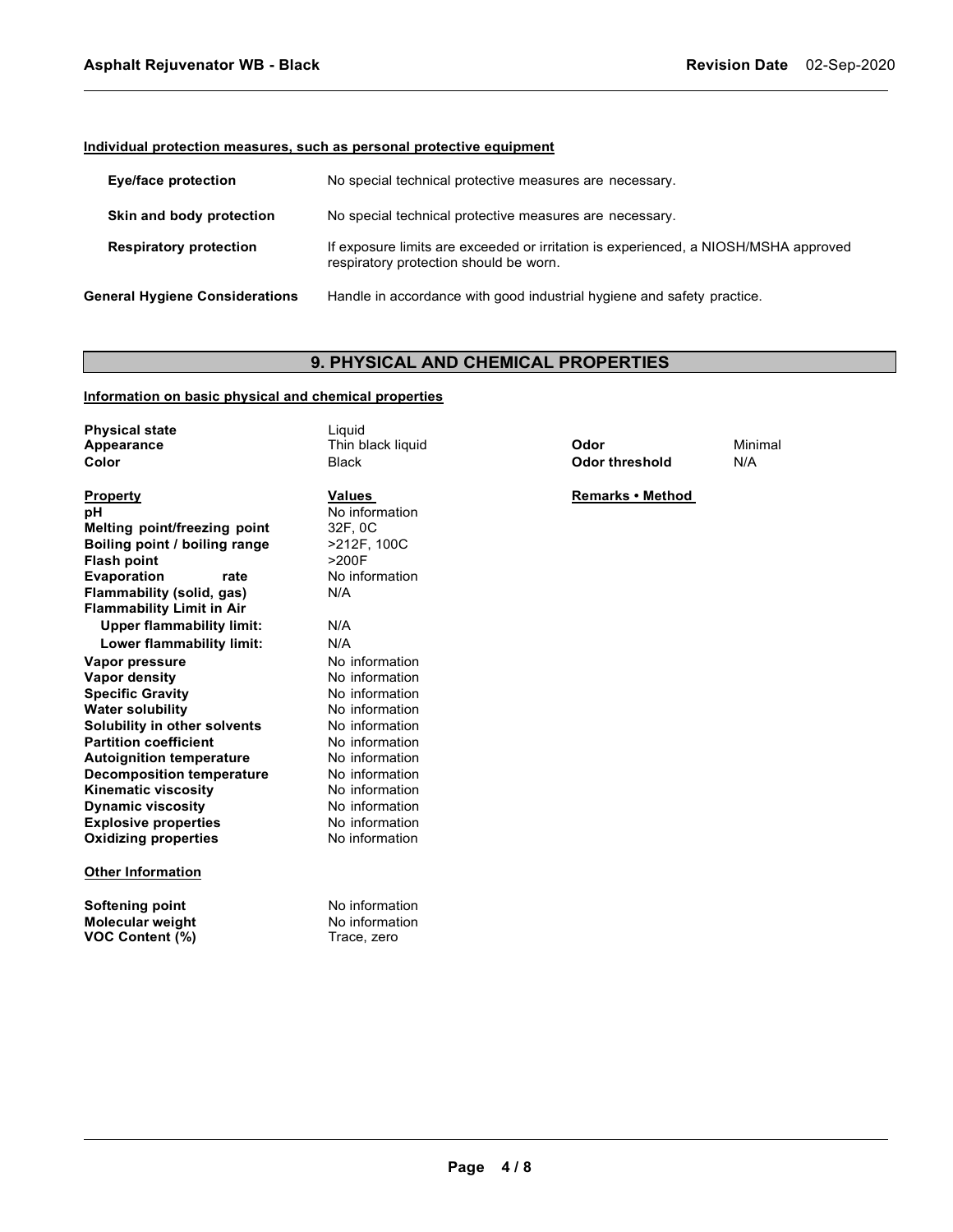**Density Bulk density For Industrial Use Only**<br> **Bulk density For Industrial Use Only For Industrial Use Only** 

# **10. STABILITY AND REACTIVITY**

#### **Reactivity**

No data available.

#### **Chemical stability**

Stable under recommended storage conditions.

#### **Possibility of Hazardous Reactions**

None under normal processing.

#### **Conditions to avoid**

Extremes of temperature and direct sunlight.

#### **Incompatible materials**

None known based on information supplied.

#### **Hazardous Decomposition Products**

None known based on information supplied.

# **11. TOXICOLOGICAL INFORMATION**

#### **Information on likely routes of exposure**

| Product Information | No data available. |
|---------------------|--------------------|
| Inhalation          | No data available. |
| Eye contact         | No data available. |
| <b>Skin contact</b> | No data available. |
| Ingestion           | No data available. |

| <b>Chemical Name</b>                         | Oral LD50             | Dermal LD50        | <b>Inhalation LC50</b> |
|----------------------------------------------|-----------------------|--------------------|------------------------|
| Carbon Black (non-carcinogenic)<br>1333-86-4 | → 15400 mg/kg ( Rat ) | ・3 g/kg ( Rabbit , |                        |

#### **Information on toxicological effects**

**Symptoms** For Industrial Use Only.

#### **Delayed and immediate effects as well as chronic effects from short and long-term exposure**

| <b>Sensitization</b><br><b>Germ cell mutagenicity</b><br>Carcinogenicity                                                     | For Industrial Use Only.<br>For Industrial Use Only.<br>For Industrial Use Only.                             |             |            |             |
|------------------------------------------------------------------------------------------------------------------------------|--------------------------------------------------------------------------------------------------------------|-------------|------------|-------------|
| <b>Chemical Name</b>                                                                                                         | <b>ACGIH</b>                                                                                                 | <b>IARC</b> | <b>NTP</b> | <b>OSHA</b> |
| Carbon Black<br>(non-carcinogenic)<br>1333-86-4                                                                              | A3                                                                                                           | Group 2B    |            |             |
| <b>Reproductive toxicity</b><br><b>STOT - single exposure</b><br><b>STOT - repeated exposure</b><br><b>Aspiration hazard</b> | For Industrial Use Only.<br>For Industrial Use Only.<br>For Industrial Use Only.<br>For Industrial Use Only. |             |            |             |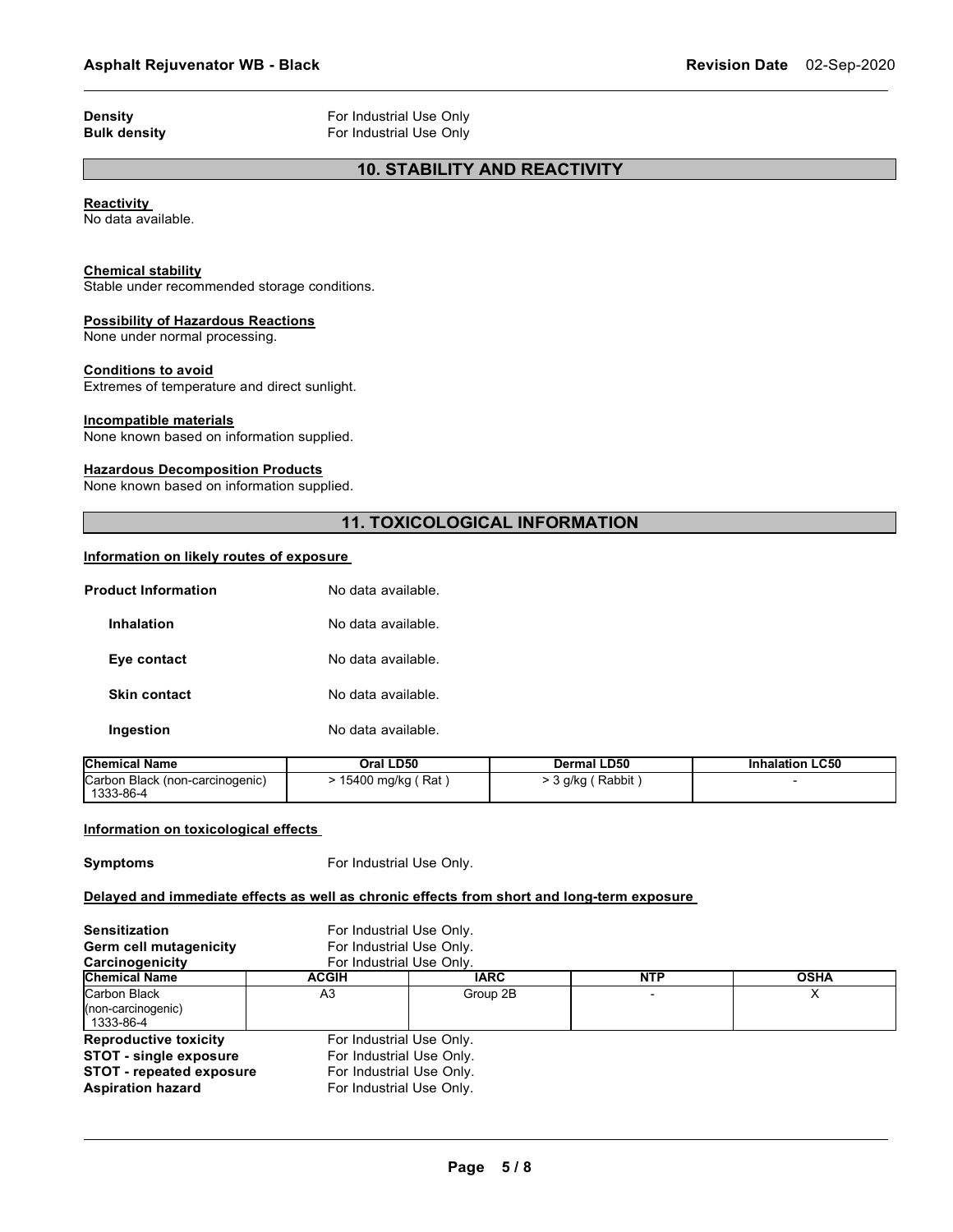#### **Numerical measures of toxicity - Product Information**

#### **The following values are calculated based on chapter 3.1 of the GHS document.**

| ATEmix (oral)                 | 4,139.30 mg/kg |  |
|-------------------------------|----------------|--|
| ATEmix (dermal)               | 2,002.00 mg/kg |  |
| ATEmix (inhalation-dust/mist) | 0.09           |  |

# **12. ECOLOGICAL INFORMATION**

#### **Ecotoxicity**

14.75% of the mixture consists of components(s) of unknown hazards to the aquatic environment

| <b>Chemical Name</b>                   | Algae/aguatic plants | ™ish | Crustacea                               |
|----------------------------------------|----------------------|------|-----------------------------------------|
| ı Black (non-carcinogenic)<br>شcarbon. |                      |      | 5600:<br>24 h D<br>ו Daphnia maɑna mɑ/L |
| . აკ3-86-4                             |                      |      | EC50                                    |

#### **Persistence and degradability**

For Industrial Use Only.

#### **Bioaccumulation**

For Industrial Use Only.

| Other adverse effects              | For Industrial Use Only                                                                                               |  |  |
|------------------------------------|-----------------------------------------------------------------------------------------------------------------------|--|--|
| <b>13. DISPOSAL CONSIDERATIONS</b> |                                                                                                                       |  |  |
| Waste treatment methods            |                                                                                                                       |  |  |
| <b>Disposal of wastes</b>          | Disposal should be in accordance with applicable local, regional, national and international<br>laws and regulations. |  |  |
| Contaminated packaging             | Do not reuse container.                                                                                               |  |  |

# **14. TRANSPORT INFORMATION**

**T**<br> **DOTE**<br> **DOTE**<br> **DOTE**<br> **DOTE**<br> **DOTE**<br> **DOTE**<br> **DOTE**<br> **DOTE**<br> **DOTE**<br> **DOTE Not regulated** 

**Hazard Class Packing Group**

**Page 6 / 8**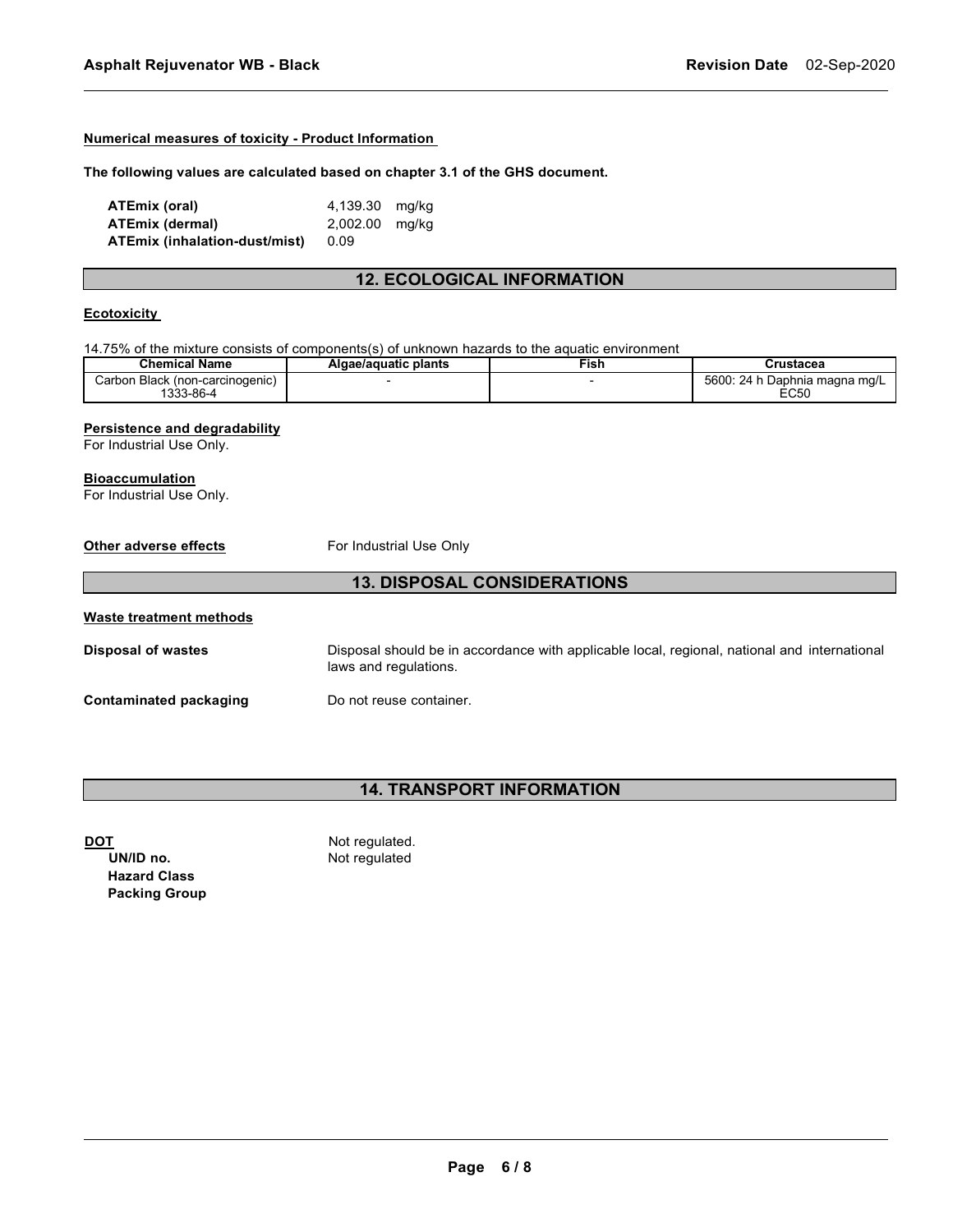# **15. REGULATORY INFORMATION**

#### **International Inventories**

#### **Legend:**

**TSCA** - United States Toxic Substances Control Act Section 8(b) Inventory

**DSL/NDSL** - Canadian Domestic Substances List/Non-Domestic Substances List

**EINECS/ELINCS** - European Inventory of Existing Chemical Substances/European List of Notified Chemical Substances

**ENCS** - Japan Existing and New Chemical Substances

**IECSC** - China Inventory of Existing Chemical Substances

**KECL** - Korean Existing and Evaluated Chemical Substances

**PICCS** - Philippines Inventory of Chemicals and Chemical Substances

**AICS** - Australian Inventory of Chemical Substances

#### **US Federal Regulations**

#### **SARA 313**

Section 313 of Title III of the Superfund Amendments and Reauthorization Act of 1986 (SARA). This product does not contain any chemicals which are subject to the reporting requirements of the Act and Title 40 of the Code of Federal Regulations, Part 372

| <b>SARA 311/312 Hazard Categories</b> |    |
|---------------------------------------|----|
| Acute health hazard                   | N٥ |
| <b>Chronic Health Hazard</b>          | N٥ |
| Fire hazard                           | N٥ |
| Sudden release of pressure hazard     | N٥ |

**Reactive Hazard** No

#### **CWA (Clean Water Act)**

This product does not contain any substances regulated as pollutants pursuant to the Clean Water Act (40 CFR 122.21 and 40 CFR 122.42)

#### **CERCLA**

This material, as supplied, does not contain any substances regulated as hazardous substances under the Comprehensive Environmental Response Compensation and Liability Act (CERCLA) (40 CFR 302).

#### **US State Regulations**

#### **California Proposition 65**

This product does not contain any Proposition 65 chemicals

| <b>Chemical Name</b>                                     | .<br>Proposition 65 ا<br>'ornia |
|----------------------------------------------------------|---------------------------------|
| 1333-86-4<br>Black<br>. (non-carcinogenic) -<br>' arbon. | Carcınoqen                      |
| . State Right-to-Know Regulations<br>U.S.                |                                 |

#### **U.S. State Right-to-Know Regulations**

| Chemical Name                               | <b>New Jersey</b> | Massachusetts | Pennsvlvania |
|---------------------------------------------|-------------------|---------------|--------------|
| Carbon Black (non-carcinogenic)<br>333-86-4 |                   |               |              |

**U.S. EPA Label Information**

**EPA Pesticide Registration Number** Not applicable